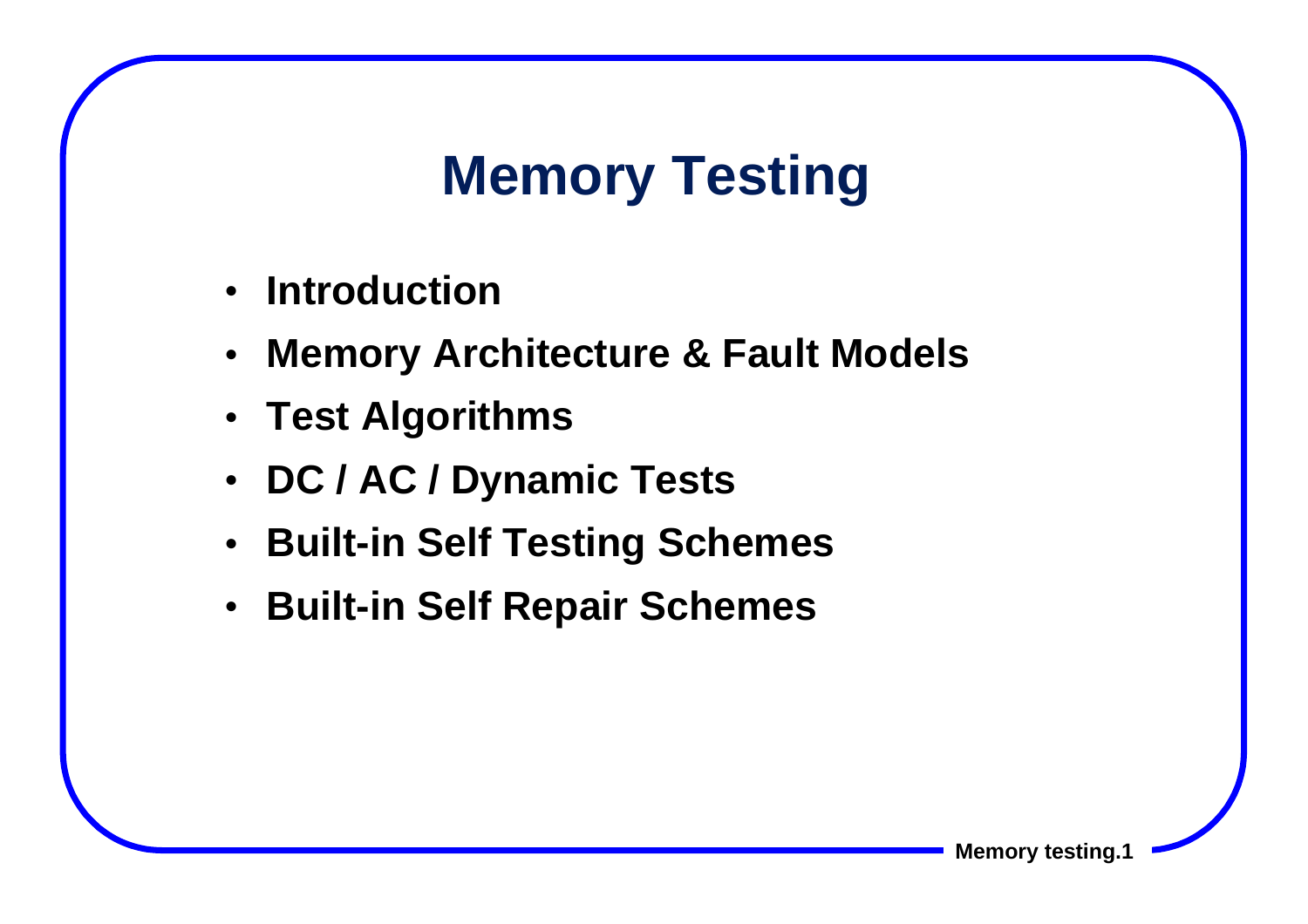#### **Memory Market Share in 1999**

- • **DRAM: 8 X 10<sup>17</sup>**
- • **Flash: 6 X 10<sup>16</sup>**
- • **ROM: 2 X 10<sup>16</sup>**
- • **SRAM: 9 X 10<sup>15</sup>**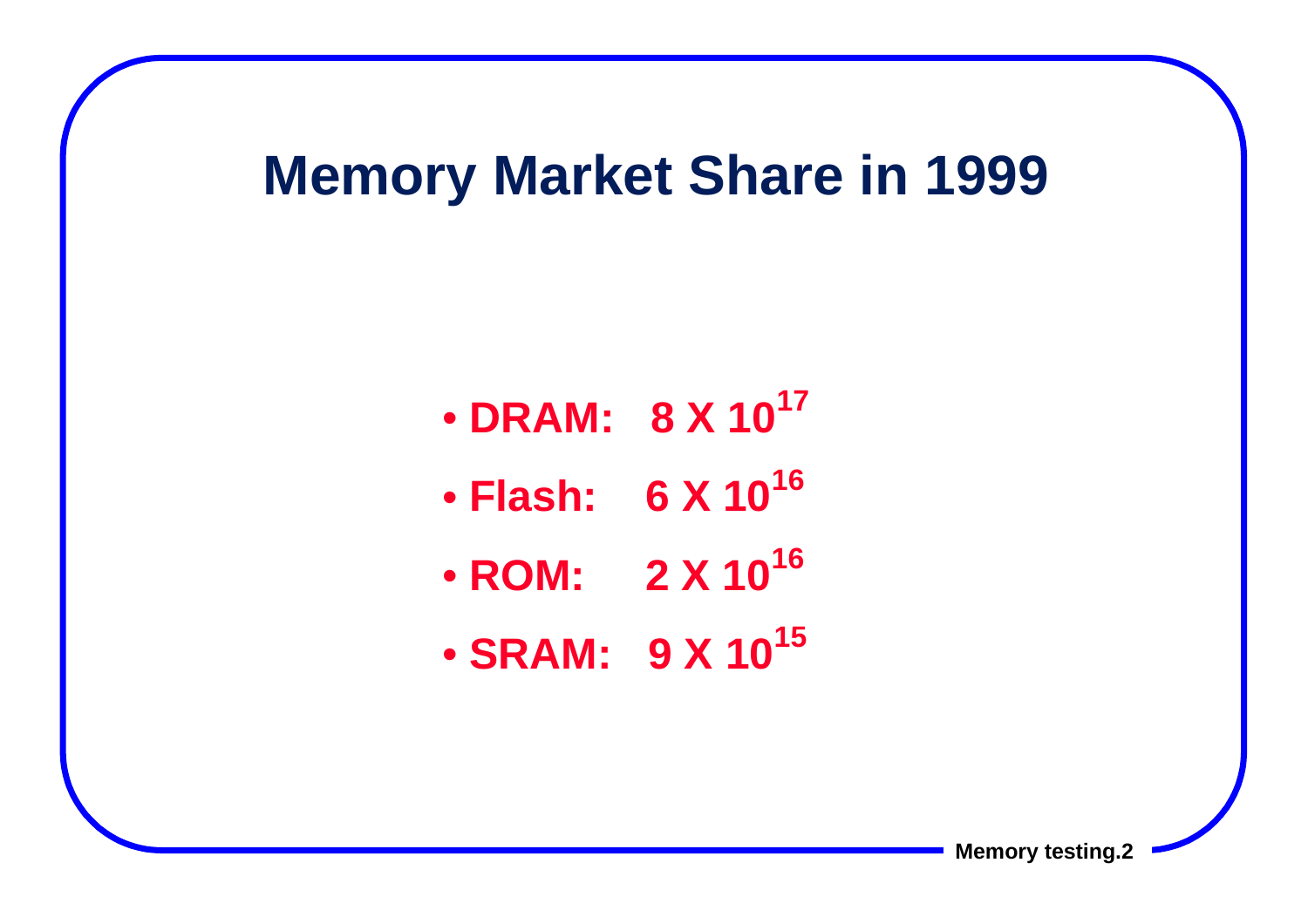#### **DRAM Price per Bit**

**1991: US\$ 400 / Mega bits 1995: US\$ 3.75 / Mega bits 1999: US\$ 0.1~0.3 / Mega bits**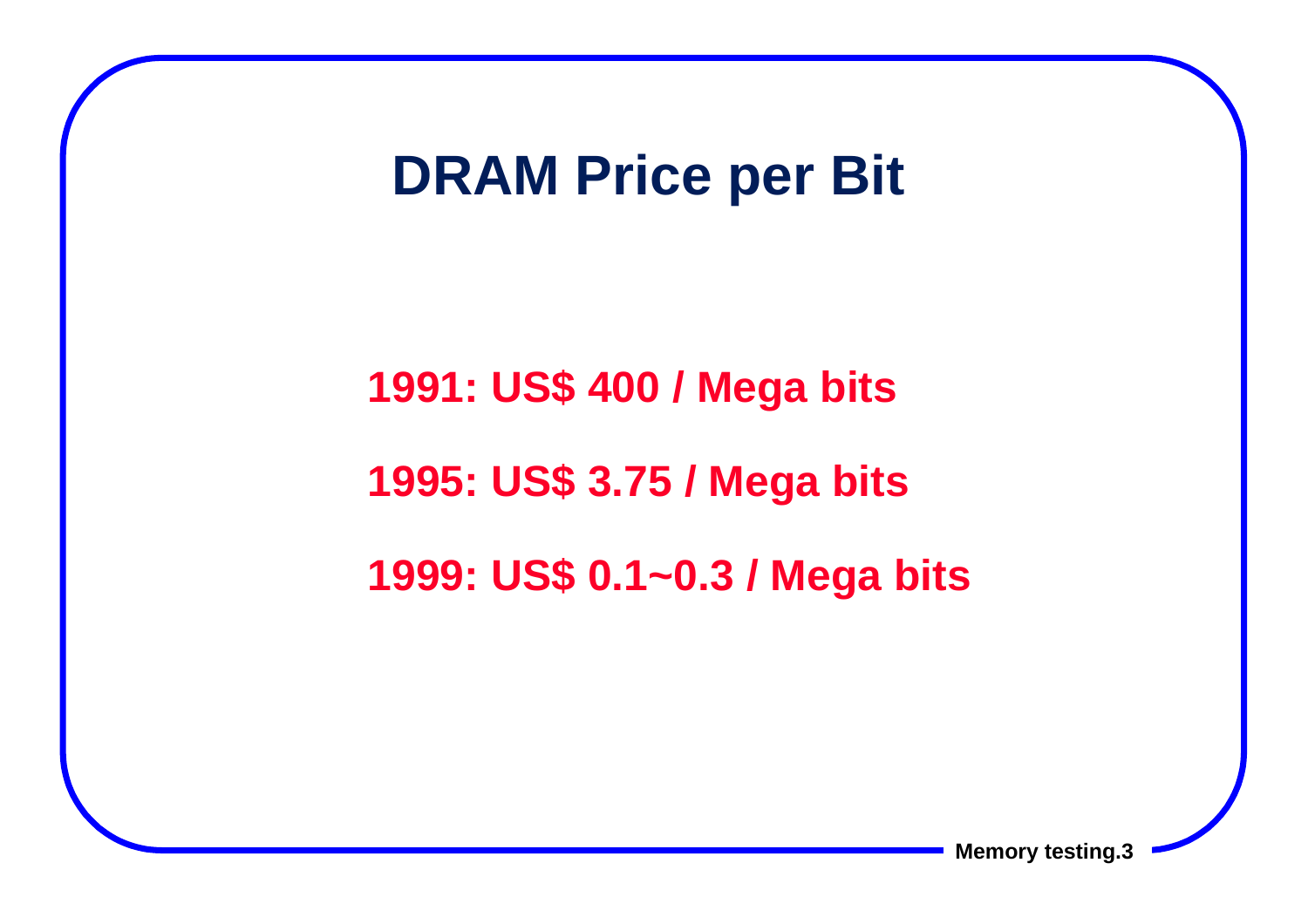### **Test Time as a Function of Memory Size**

**Cycle time: 10 ns**

| Size $n$    | <b>Testing time (in seconds)</b> |              |                  |                  |  |
|-------------|----------------------------------|--------------|------------------|------------------|--|
|             | 64n                              | $n \log_2 n$ | $n^{3/2}$        | $n^2$            |  |
| <b>16k</b>  | 0.01                             | 0.0023       | 0.021            | 2.7              |  |
| 64k         | 0.04                             | 0.01         | 0.168            | 42               |  |
| <b>256k</b> | 0.17                             | 0.047        | 1.34             | <b>11.4 Mins</b> |  |
| <b>1M</b>   | 0.67                             | 0.21         | 10.7             | <b>183 Mins</b>  |  |
| 4M          | 2.68                             | 0.92         | 85.9             | <b>49.2 Hrs</b>  |  |
| <b>16M</b>  | 10.8                             | 4.03         | <b>11.4 Mins</b> | <b>36.5 Days</b> |  |
| 64M         | 43.2                             | 16.2         | <b>91.6 Mins</b> | 584 Days         |  |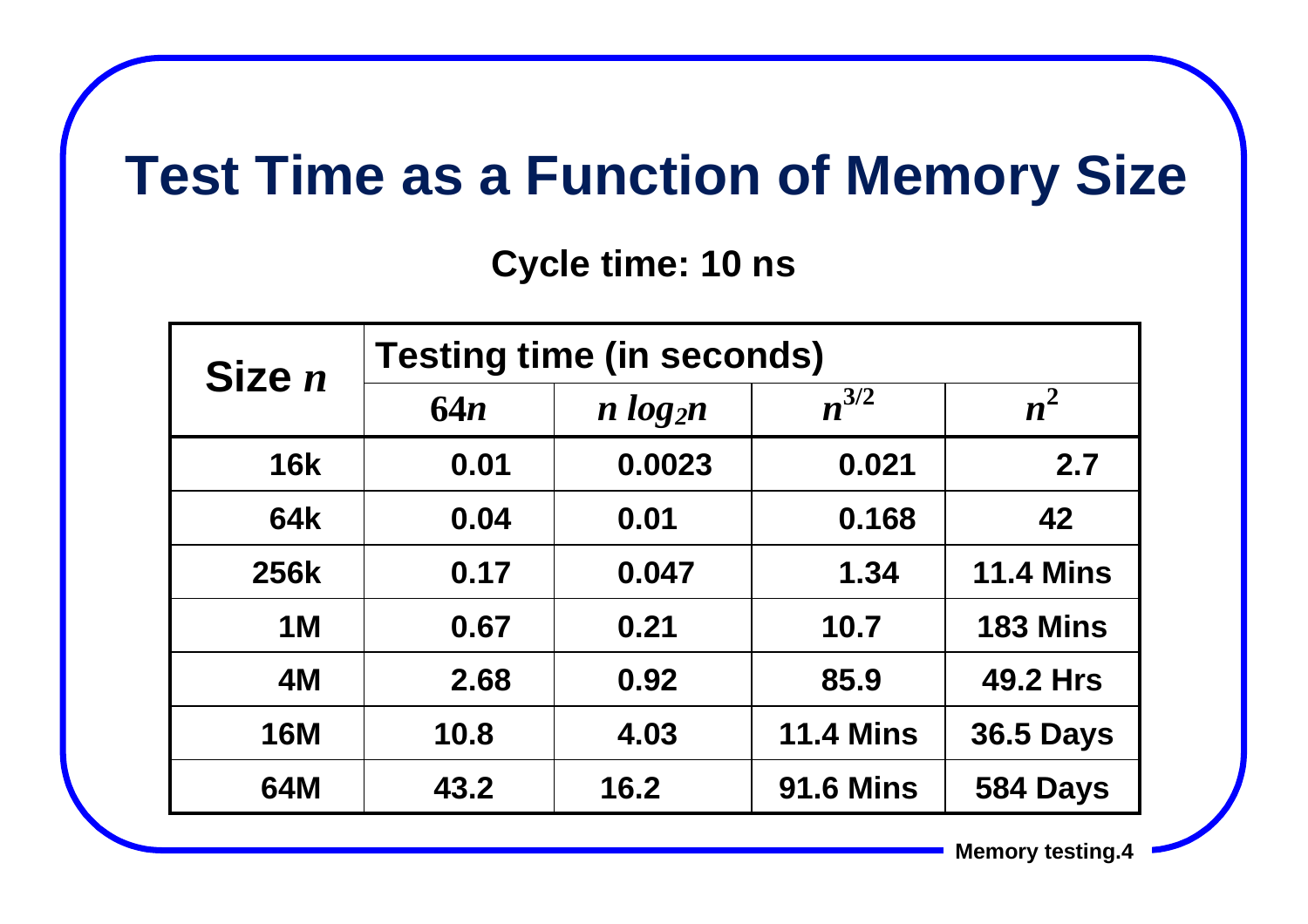## **Architecture of a DRAM Chip**



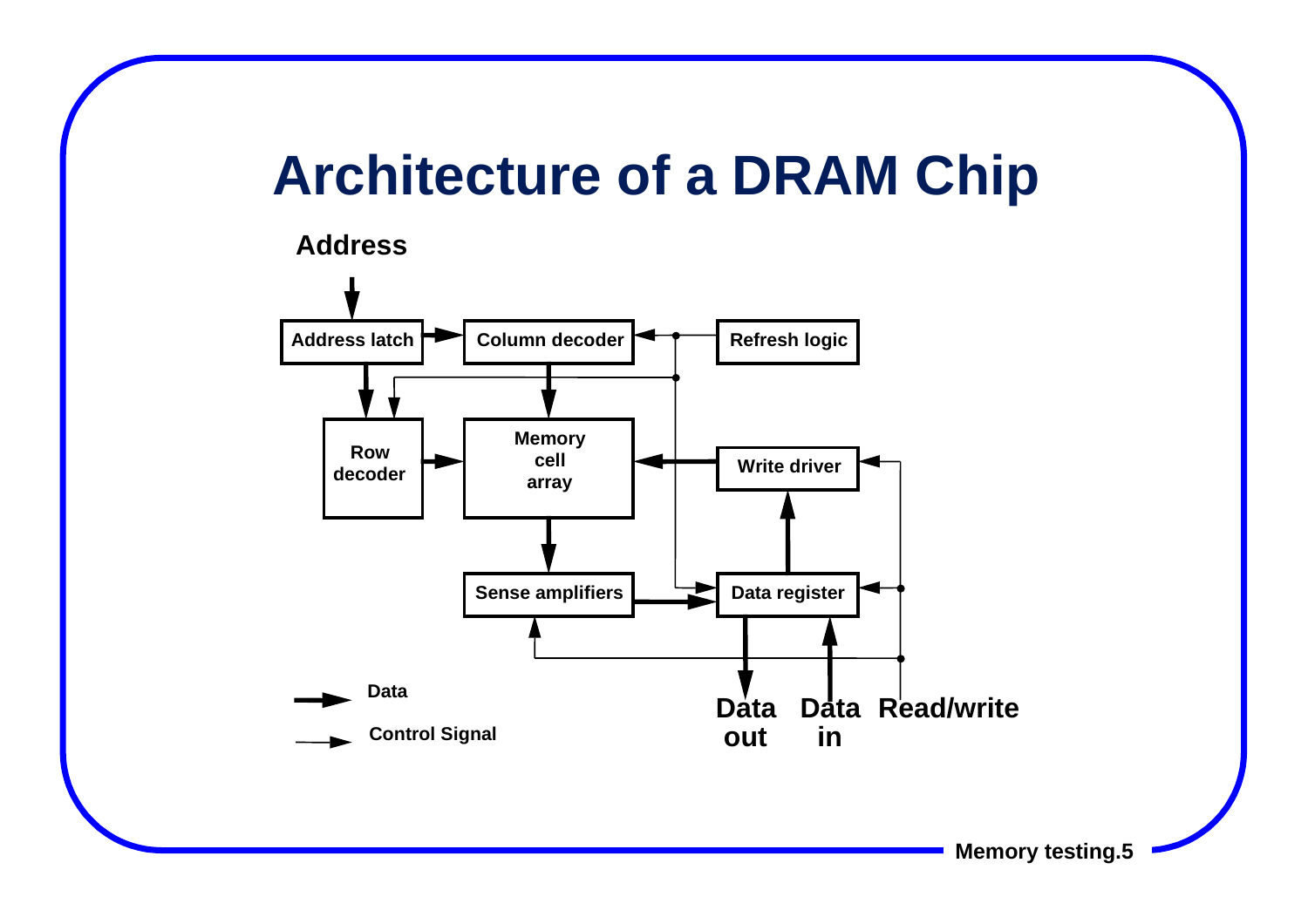### **Fault Models**

- **1. SAF Stuck-At Fault**
- **2. TF Transition Fault**
- **3. CF Coupling Fault**
- **4. NPSF Neighborhood Pattern Sensitive Fault**
- **5. AF Address decoding fault**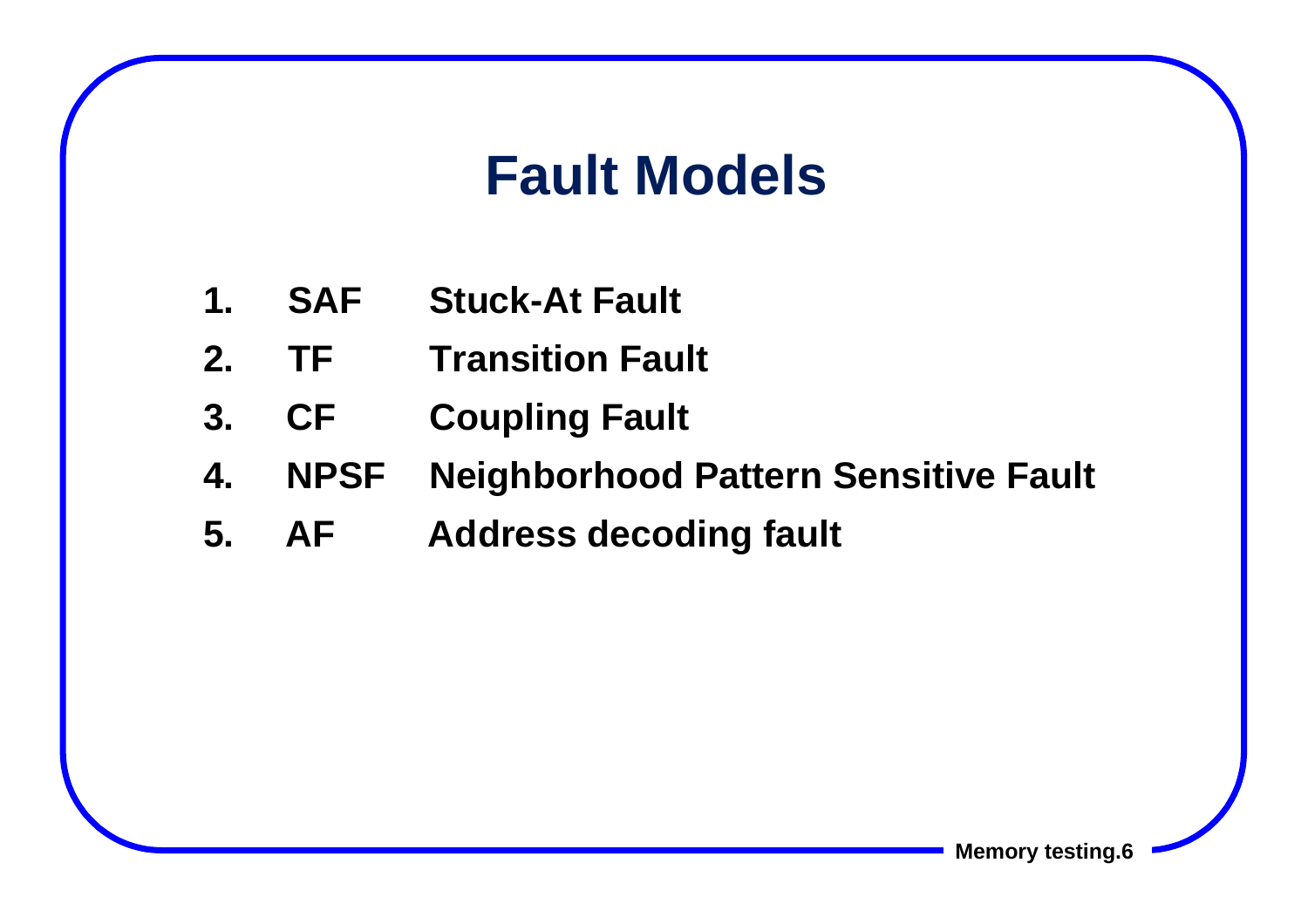### **Stuck-At Fault**

• **The logic value of a cell or a line is always 0 or 1.**

# **Transition Fault**

•  $\,$  A cell or a line that fails to undergo a 0  $\rightarrow$  1 or a 1  $\rightarrow$ 0 **transition.**

# **Coupling Fault**

• **A write operation to one cell changes the content of a second cell.**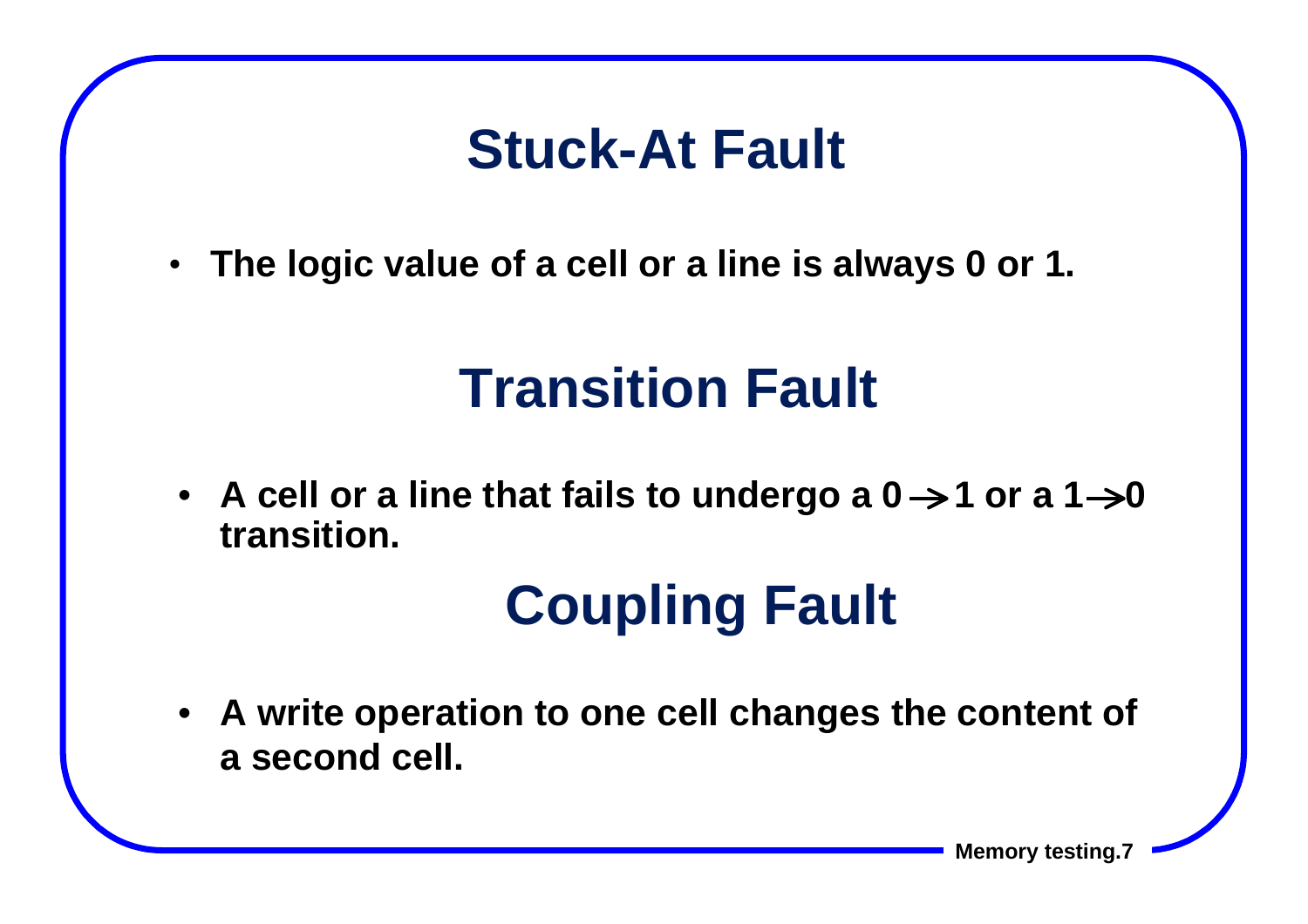# **Neighborhood Pattern Sensitive Fault**

• **The content of a cell, or the ability to change its content, is influenced by the contents of some other cells in the memory.**

# **Address Decoder Fault (AF)**

- • **Any fault that affects address decoder:**
	- •With a certain address, no cell will be accessed.
	- •A certain cell is never accessed.
	- • With a certain address, multiple cells are accessed simultaneously.
	- $\bullet$ A certain cell can be accessed by multiple addresses.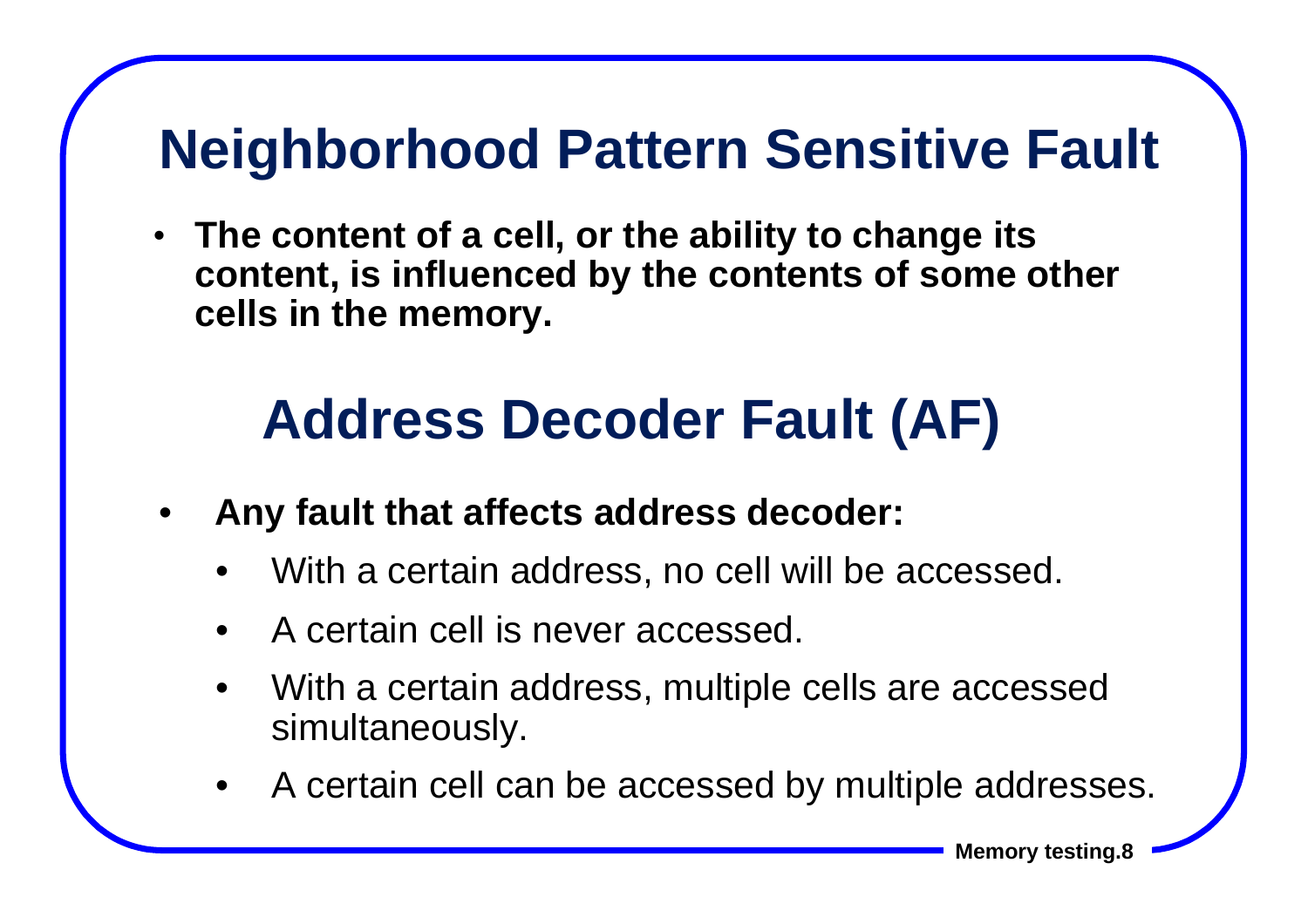# **Memory Chip Test Algorithms**

- $\bullet$ **Traditional tests**
- •**Tests for stuck-at, transition and coupling faults**
- •**Tests for neighborhood pattern sensitive faults**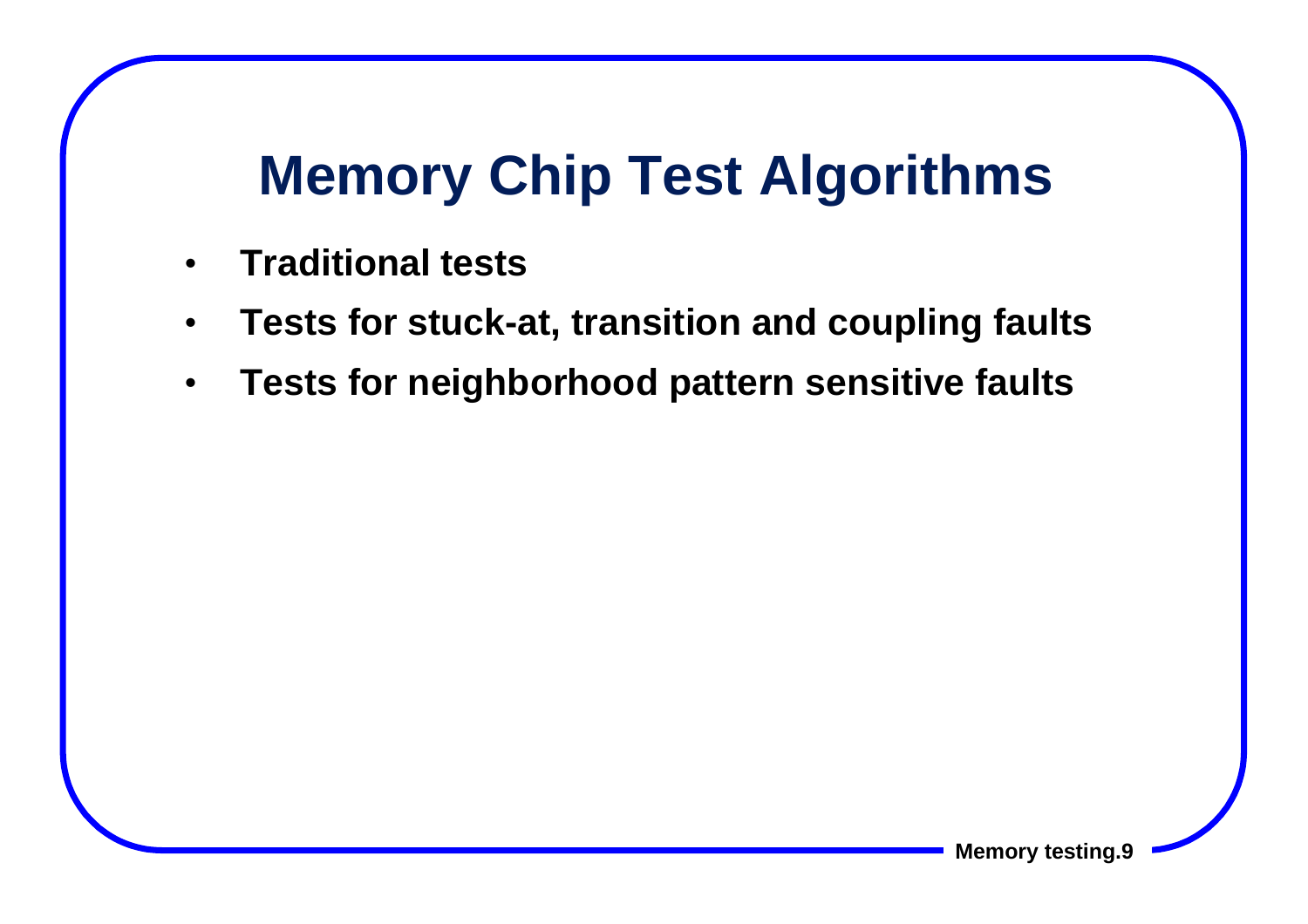### **Traditional Tests**

| <b>Algorithm</b>   | <b>Test length</b>   | <b>Test Time Order</b> |
|--------------------|----------------------|------------------------|
| • Zero-One         | 4n                   | O(n)                   |
| • Checkerboard     | 4n                   | O(n)                   |
| <b>• GALPAT</b>    | $2(n+2n^2)$          | $O(n^2)$               |
| • Walking 1/0      | $2(3n+n^2)$          | $O(n^2)$               |
| • Sliding Diagonal | $6n+2n\cdot\sqrt{n}$ | $O(n \cdot \sqrt{n})$  |
| <b>Butterfly</b>   | $2[3n+5n(n/2-1)]$    | $O(n \cdot \log_2 n)$  |
|                    |                      |                        |

• **n is the number of bits of the memory array.**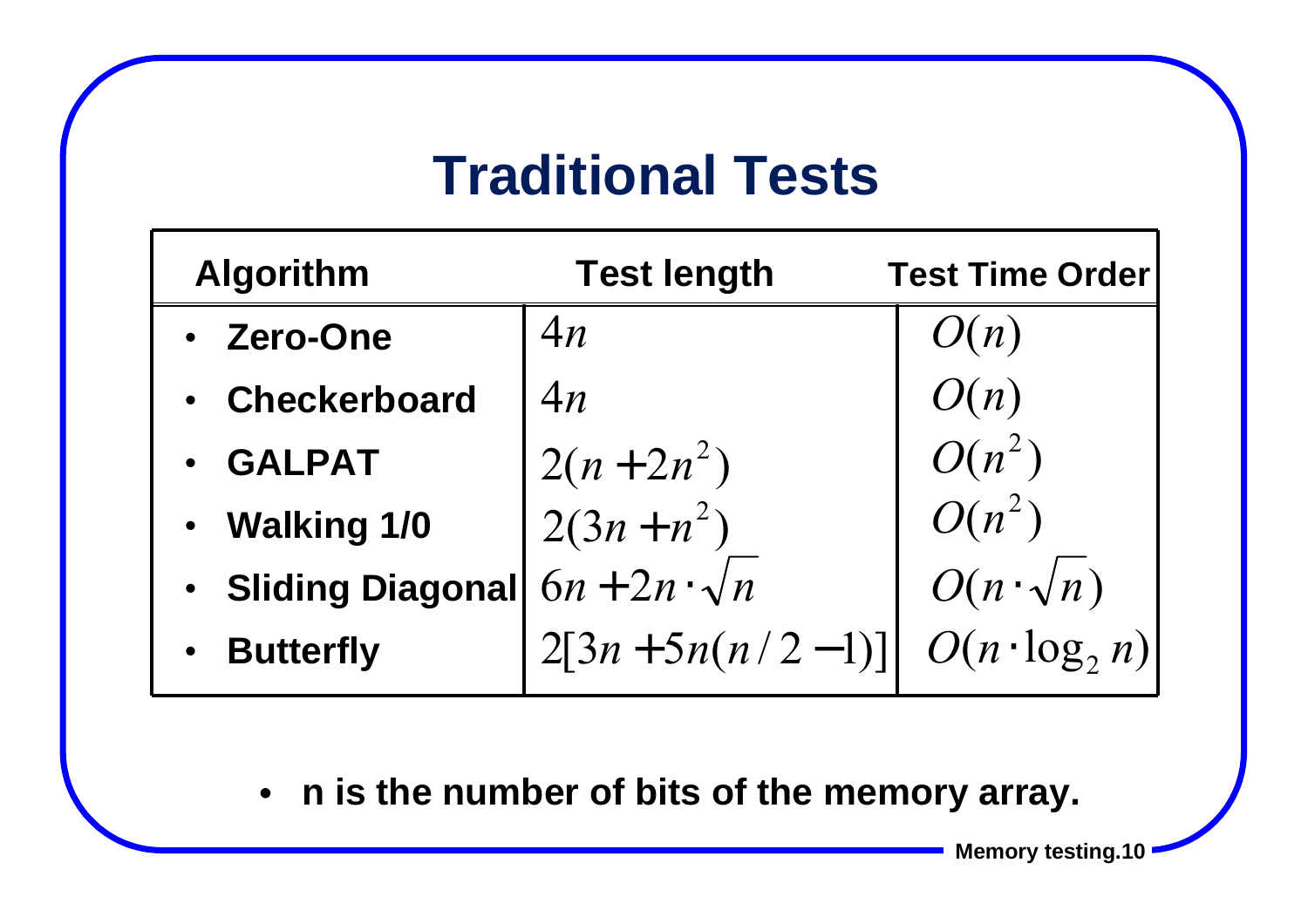### **March Algorithms**

#### **Algorithm March X**

- Step1: **write** 0 with up addressing order;
- Step2: **read** 0 and **write** 1 with up addressing order;
- Step3: **read** 1 and **write** 0 with down addressing order;
- Step4: **read** 0 with down addressing order.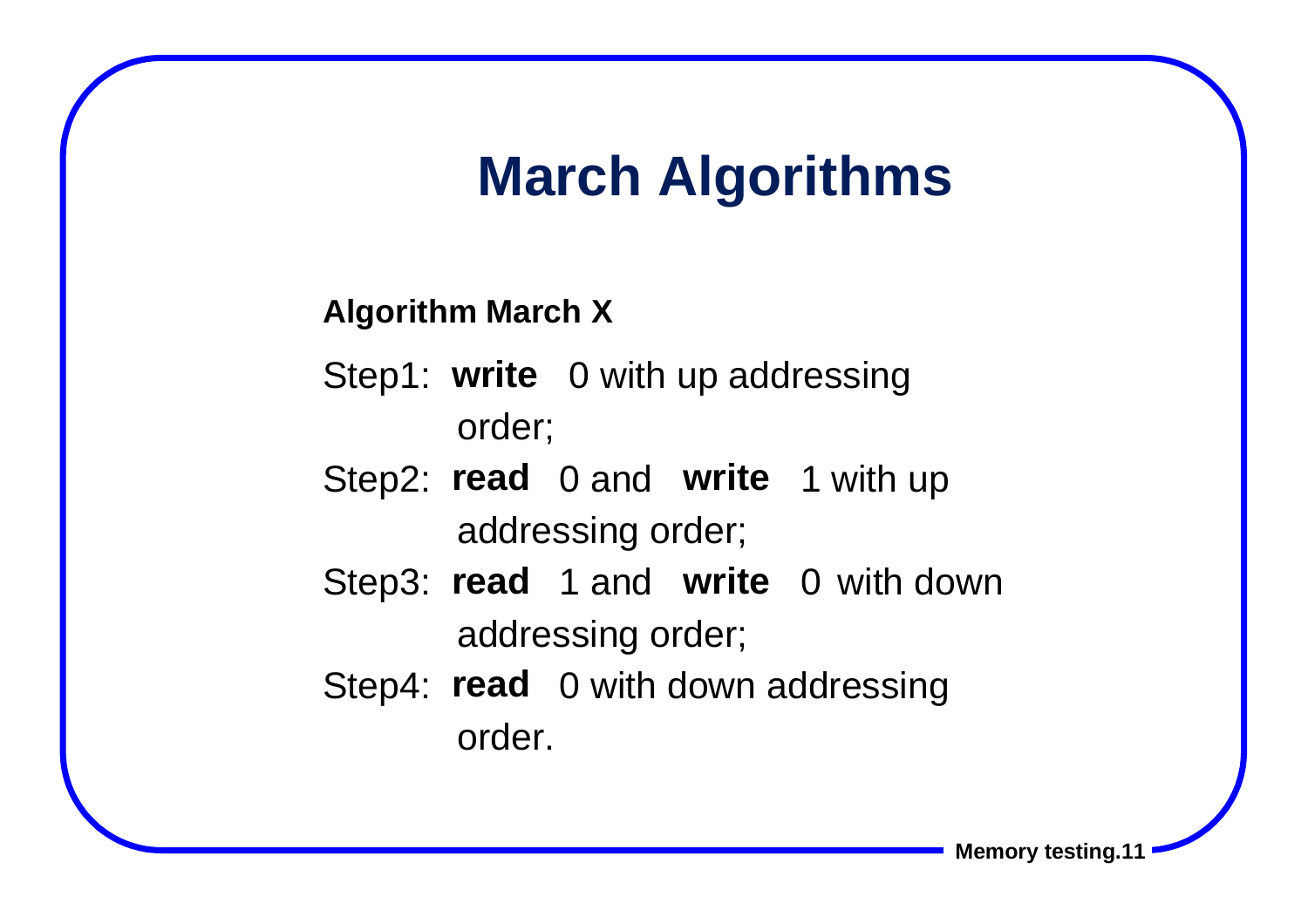#### **Notation of March Algorithms**

- : address 0 to address n-1
- : address n-1 to address 0
- : either way
- w0 : write 0
- w1 : write 1
- r0 : read a cell whose value should be 0
- r1 : read a cell whose value should be 1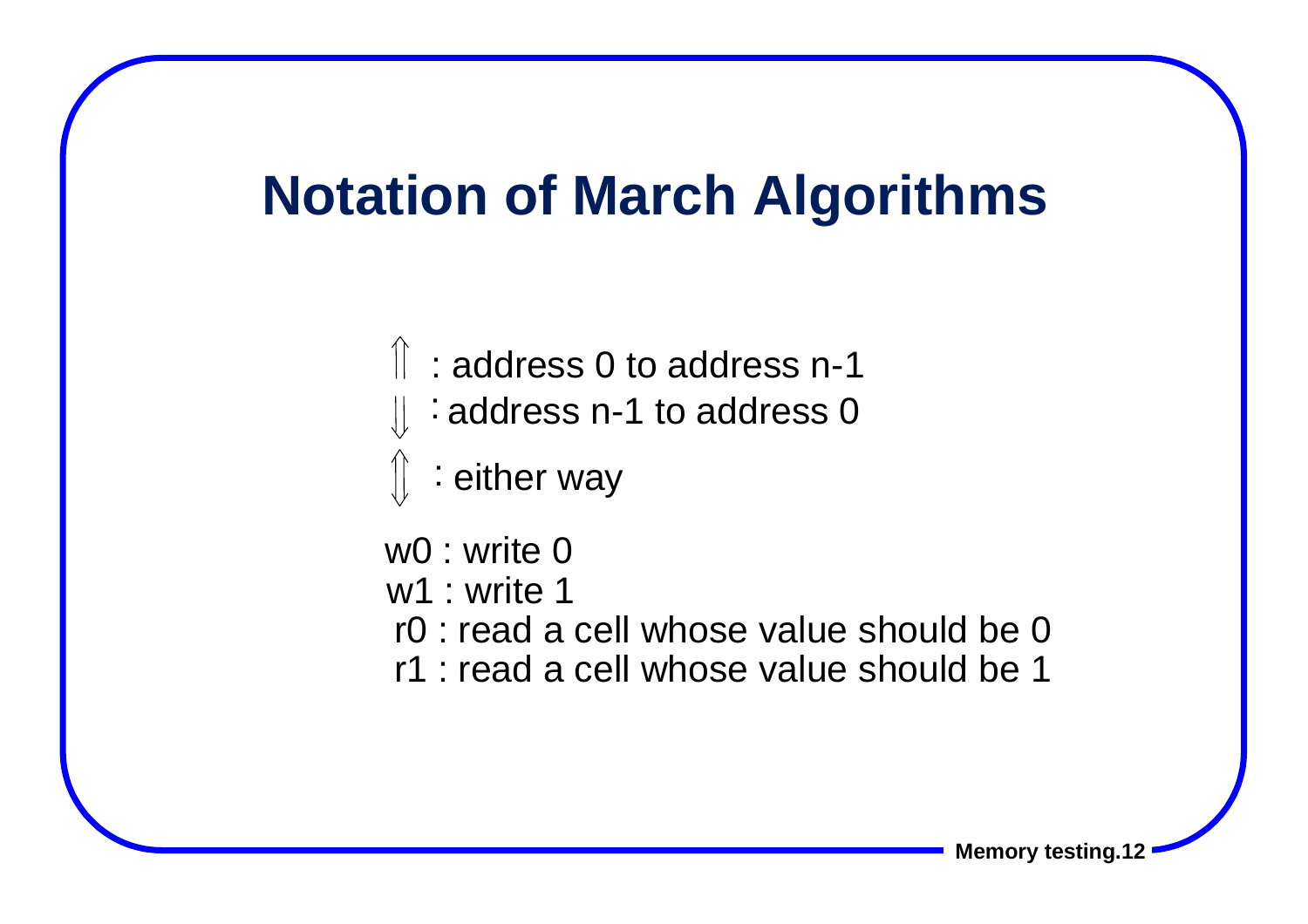### **March Algorithms**

EX:

MATS ( modified algorithmic Test Sequence)

s1: write 0 to all cellss2: for each cell read 0 ; write 1; s3: read 1 from all cells  $\iint$  (w0);  $\iint$  (r0,w1);  $\iint$  (r1);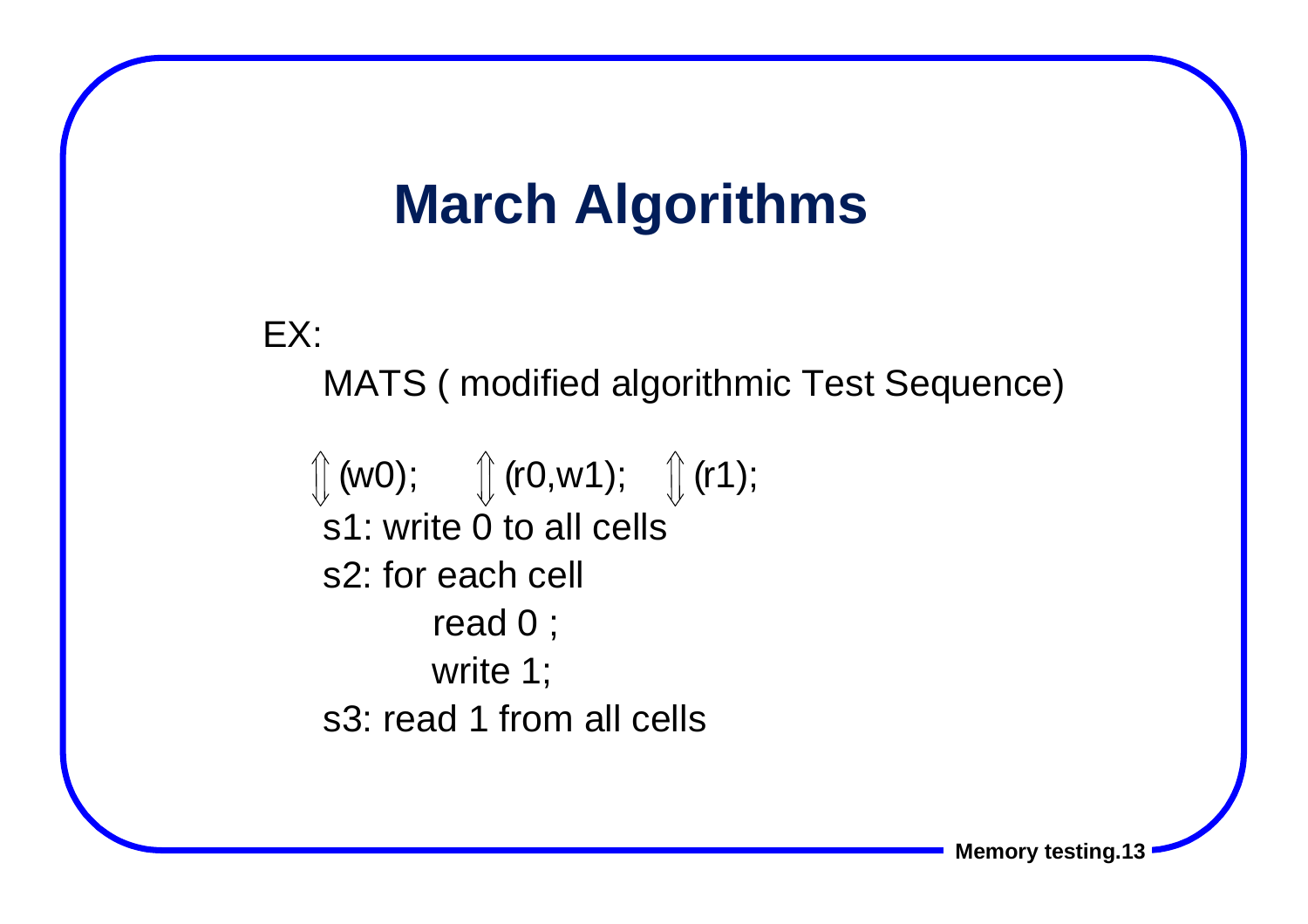#### **Some March Algorithms**

**MATS** :  $\left(\begin{array}{cc} w0 \\ w0 \end{array}\right)$ ;  $\left(\begin{array}{cc} r0 \\ w1 \end{array}\right)$ ;  $\left(\begin{array}{cc} r1 \\ w1 \end{array}\right)$ **MATS+: (w0); (r0,w1); (r1,w0) Marching 1/0 : (w0); (r0,w1,r1); (r1,w0,r0); (w1); (r1,w0,r0); (r0, w1, r1);**

**MATS++ : (w0); (r0,w1); (r1,w0,r0); MARCH X : (w0); (r0,w1); (r1,w0); (r0) MARCH C : (w0); (r0,w1); (r1,w0); (r0); (r0,w1); (r1,w0); (r0);**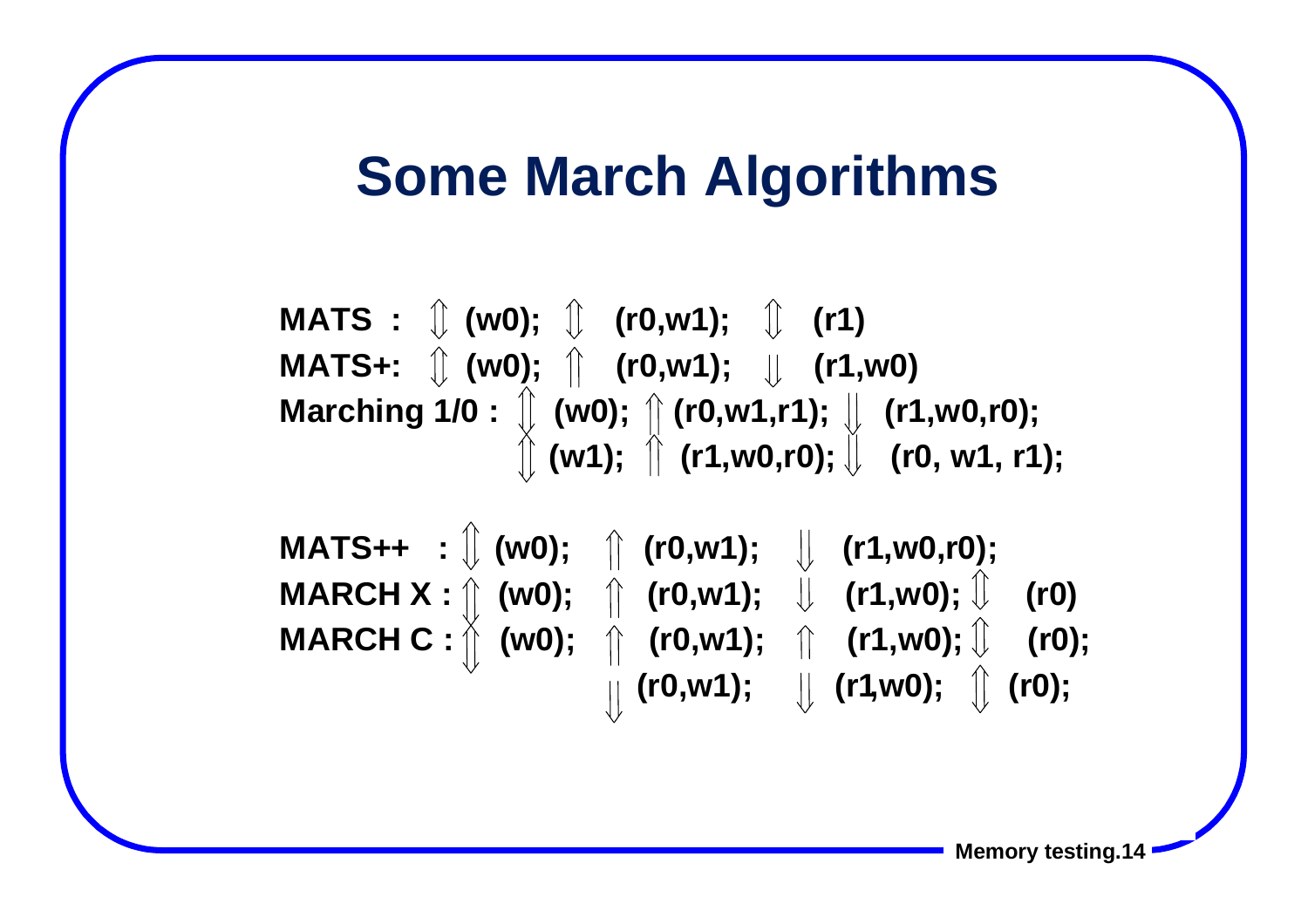### **Some March Algorithms (Cont.)**

**MARCH A : (w0); (r0,w1,w0,w1); (r1,w0,w1); (r1,w0,w1,w0); (r0,w1,w0); MARCH Y** :  $\[\]$  (w0);  $\[\]$  (r0,w1,r1);  $\[\]$  (r1,w0,r0);  $\[\]$  (r0) **MARCH B** :  $\[\n\]\n$  (w0);  $\[\n\]\n$  (r0,w1,r1,w0,r0,w1);  $\[\n\]\n$  (r1,w0,w1); **(r1,w0,w1,w0); (r0,w1,w0 )**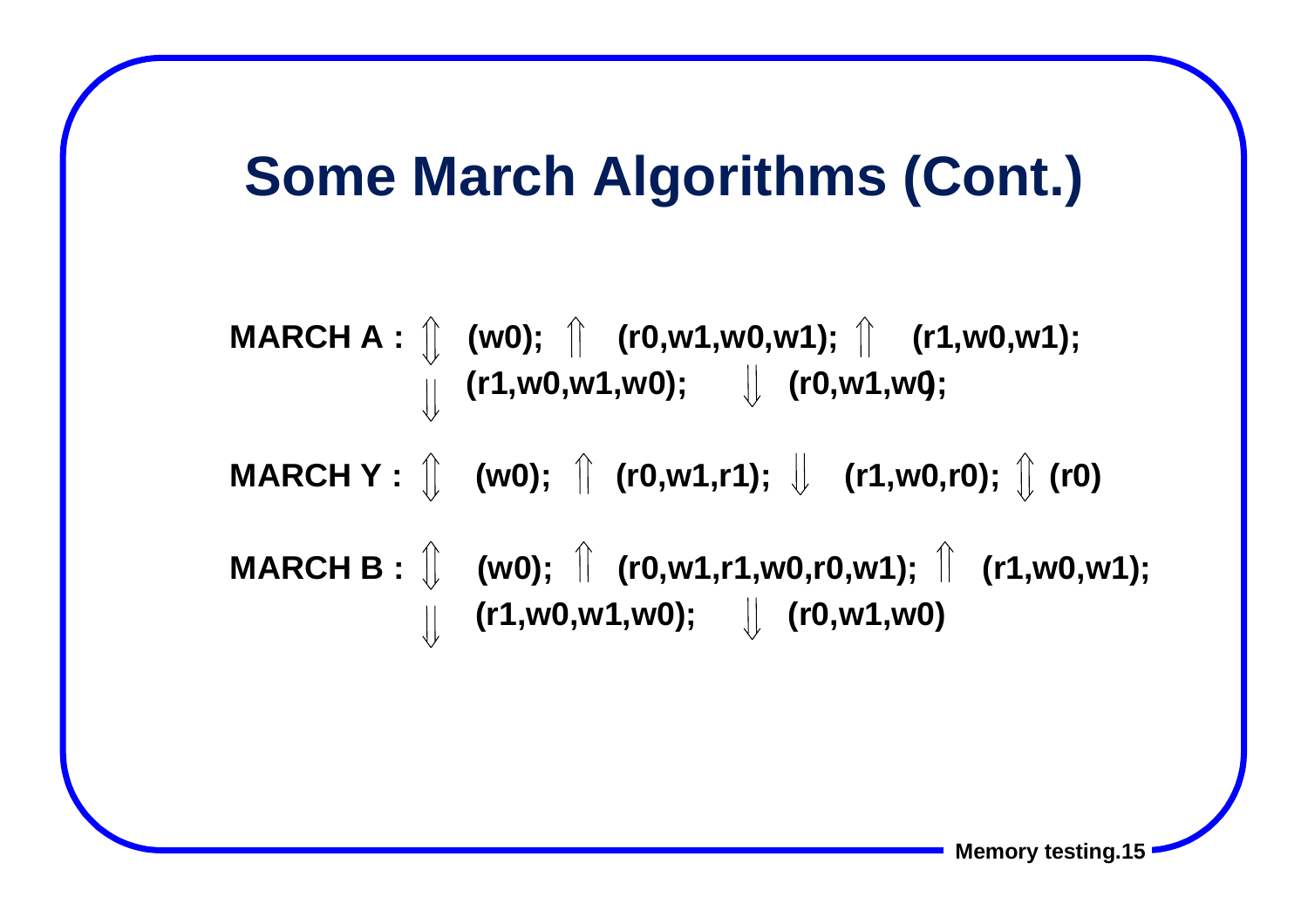### **Tests for Stuck-At, Transition and Coupling Faults**

| March alg.          | Test len.  | <b>Fault coverage</b>    |
|---------------------|------------|--------------------------|
| <b>MATS</b>         | 4n         | <b>Some AFs, SAFs</b>    |
| <b>MATS+</b>        | 5n         | AFs, SAFs                |
| <b>Marching 1/0</b> | <b>14n</b> | AFs, SAFs, TFs           |
| MATS++              | 6n         | AFs, SAFs, TFs           |
| <b>March X</b>      | 6n         | AFs, SAFs, TFs, Some CFs |
| <b>March C-</b>     | <b>10n</b> | AFs, SAFs, TFs, Some CFs |
| <b>March A</b>      | 15n        | AFs, SAFs, TFs, Some CFs |
| <b>March Y</b>      | 8n         | AFs, SAFs, TFs, Some CFs |
| <b>March B</b>      | <b>17n</b> | AFs, SAFs, TFs, Some CFs |
|                     |            |                          |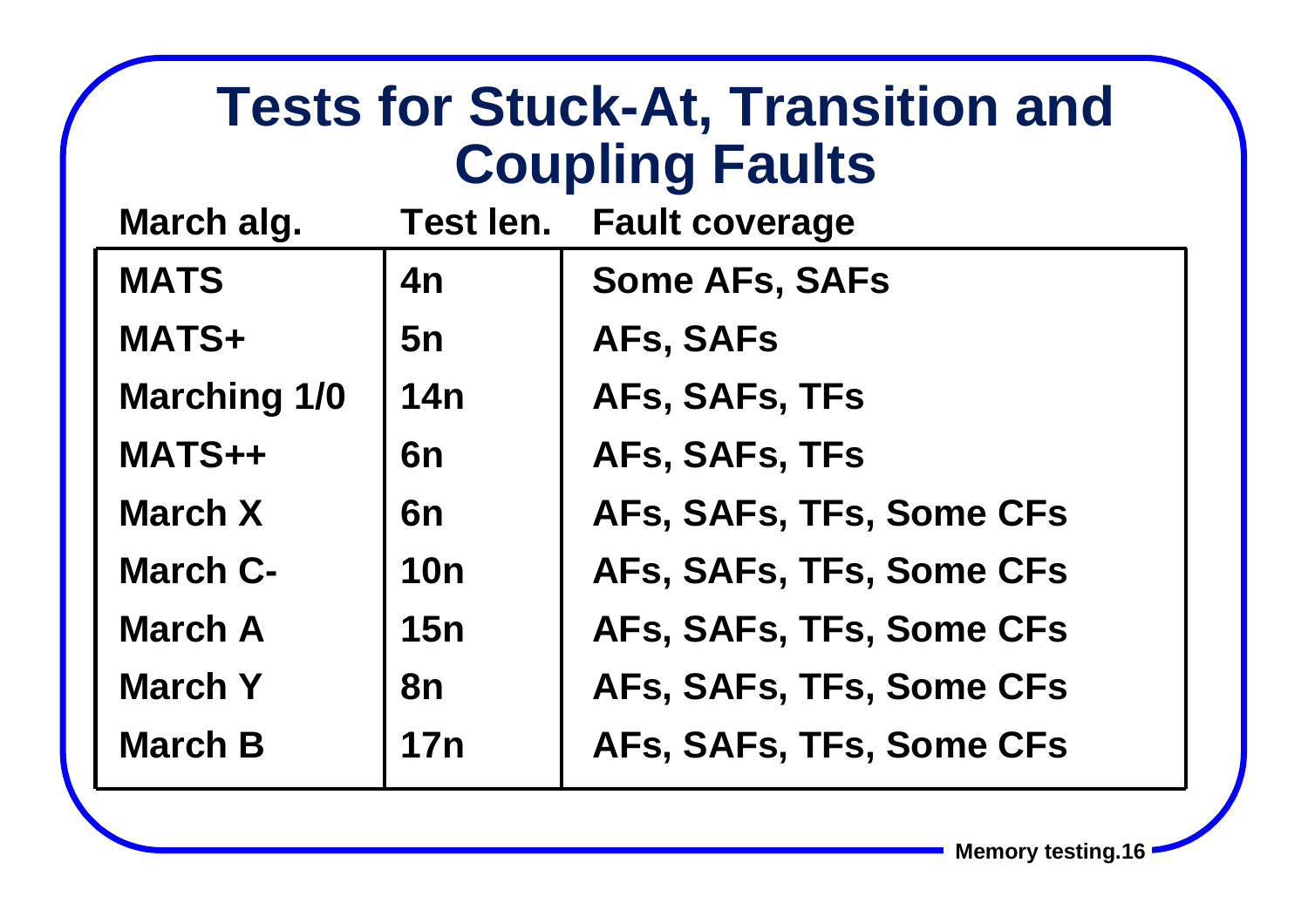# **NPSF**



b: base cell n: neighbor cells

ANPSF: Active Neighborhood Pattern Sensitive Fault

n changes

 $\Rightarrow$  b changes

**Ex: n: 0 b: 11 0** PNPSF: Passive Neighborhood Pattern Sensitive Fault

Contain n patterns

 $\Rightarrow$  b cannot change

 **n: 00000000**

 **b: 0 or 1**

**Ex:** 

SNPSF: Static Neighborhood Pattern Sensitive Fault

Contain n patterns

 b is forced to a certain value

> **Ex: n: 11111111 b: 1**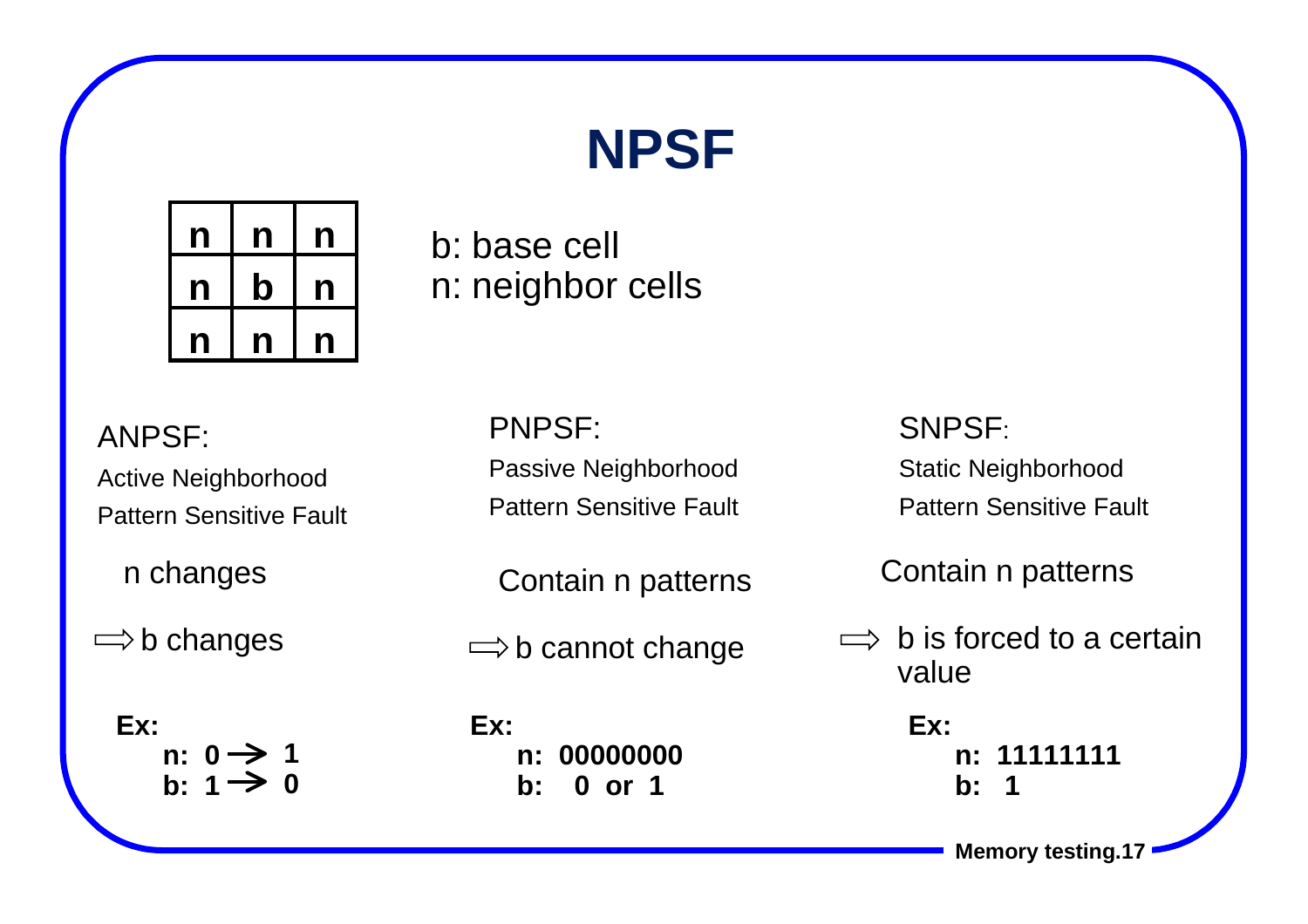### **DC Parametric Testing**

- **Contains:**
	- **1. Open / Short test.**
	- **2. Power consumption test.**
	- **3. Leakage test.**
	- **4. Threshold test.**
	- **5. Output drive current test.**
	- **6. Output short current test.**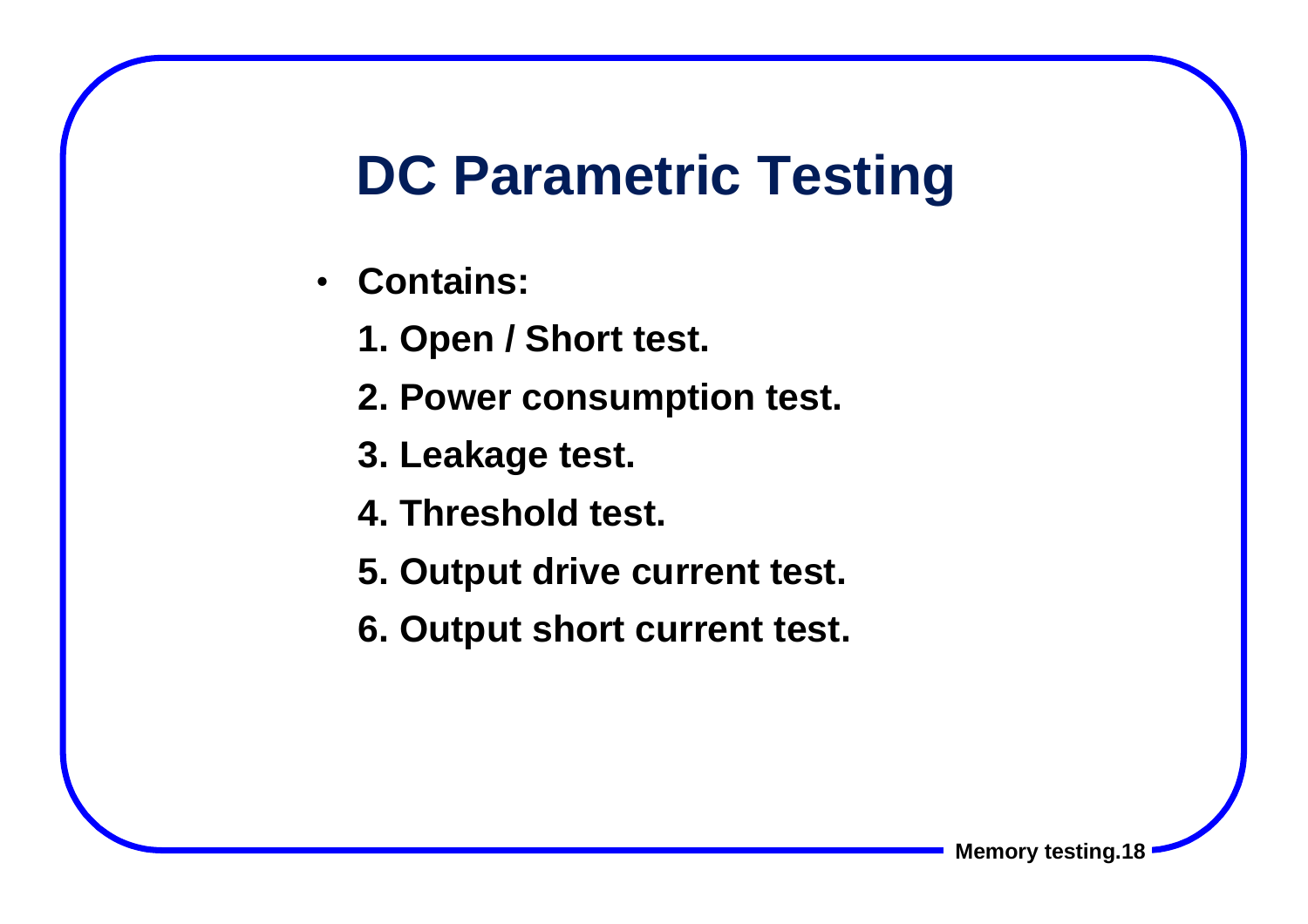### **AC Parametric Testing**

- **Output signal: the rise & fall times.**
- **Relationship between input signals:**

**the setup & hold times.**

- **Relationship between input and output signals:**
	- **the delay & access times.**
- **Successive relationship between input and output signals:**
	- **the speed test.**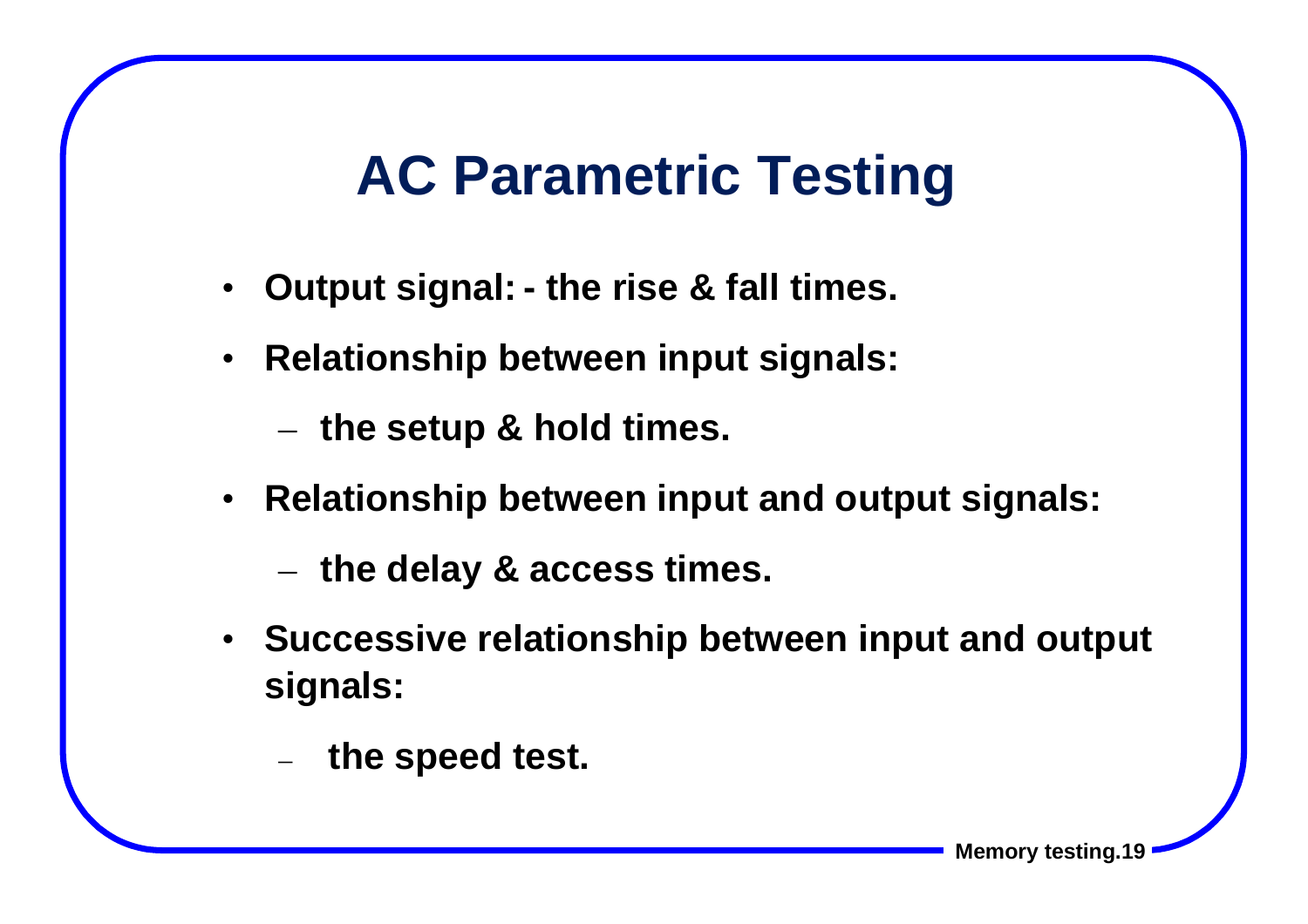# **Dynamic Faults**

- • **Recovery faults:**
	- −**Sense amplifier recovery**
	- <sup>−</sup> **Write recovery.**
- − **Retention faults:**
	- **Sleeping sickness**
	- − **Refresh line stuck-at**
	- − **Static data loss.**
- − **Bit-line precharge voltage imbalance faults.**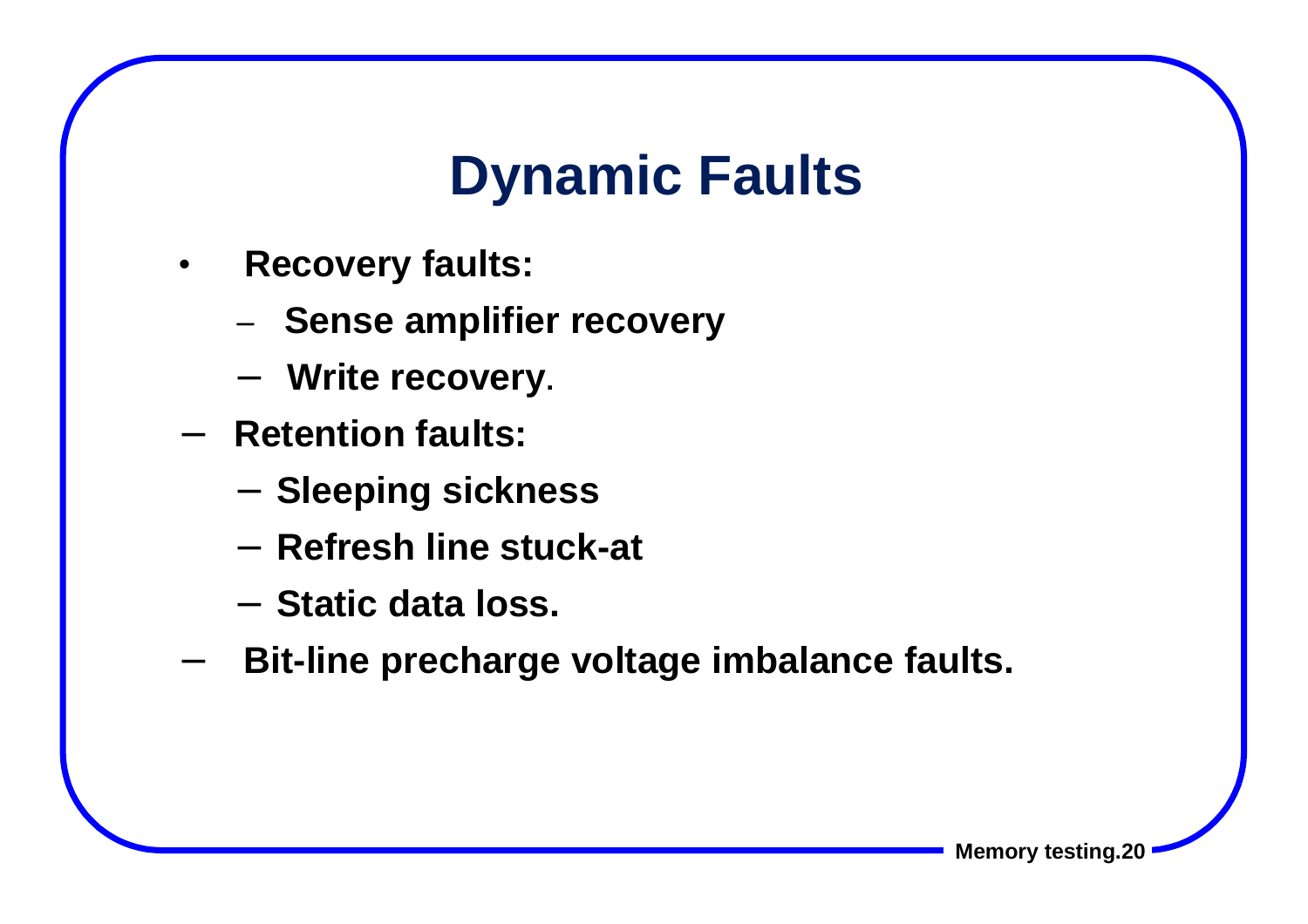### **BIST: Pros & Cons**

- $\bullet$  **Advantages:**
	- **Minimal use of testers.**
	- **Can be used for embedded RAMs.**
- **Disadvantages:**
	- **Silicon area overhead.**
	- $-$  Speed; slow access time.
	- **Extra pins or multiplexing pins.**
	- **Testability of the test hardware itself.**
	- **A high fault coverage is a challenge.**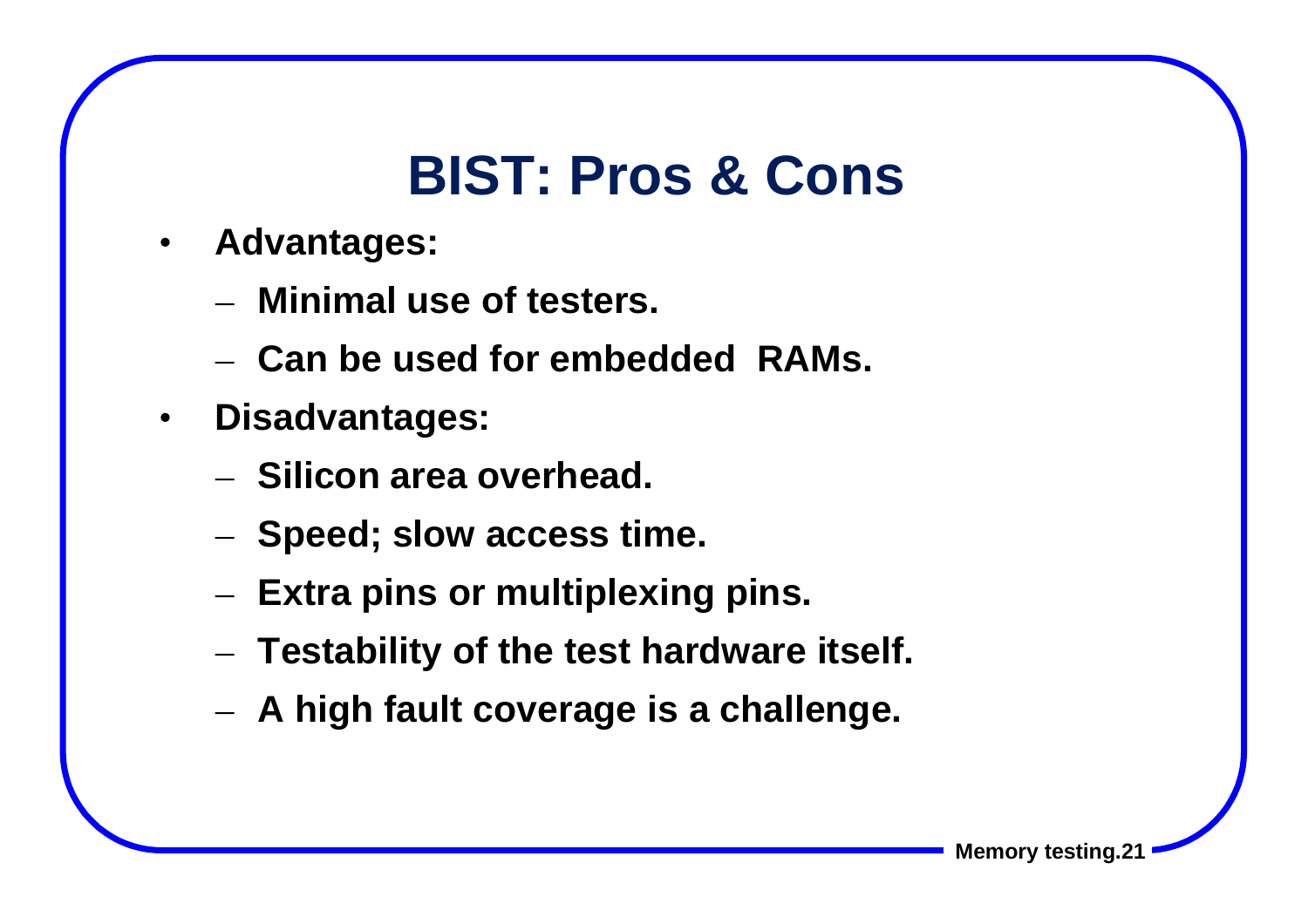#### **Typical Memory BIST Architecture Using Mentor 's Architecture**

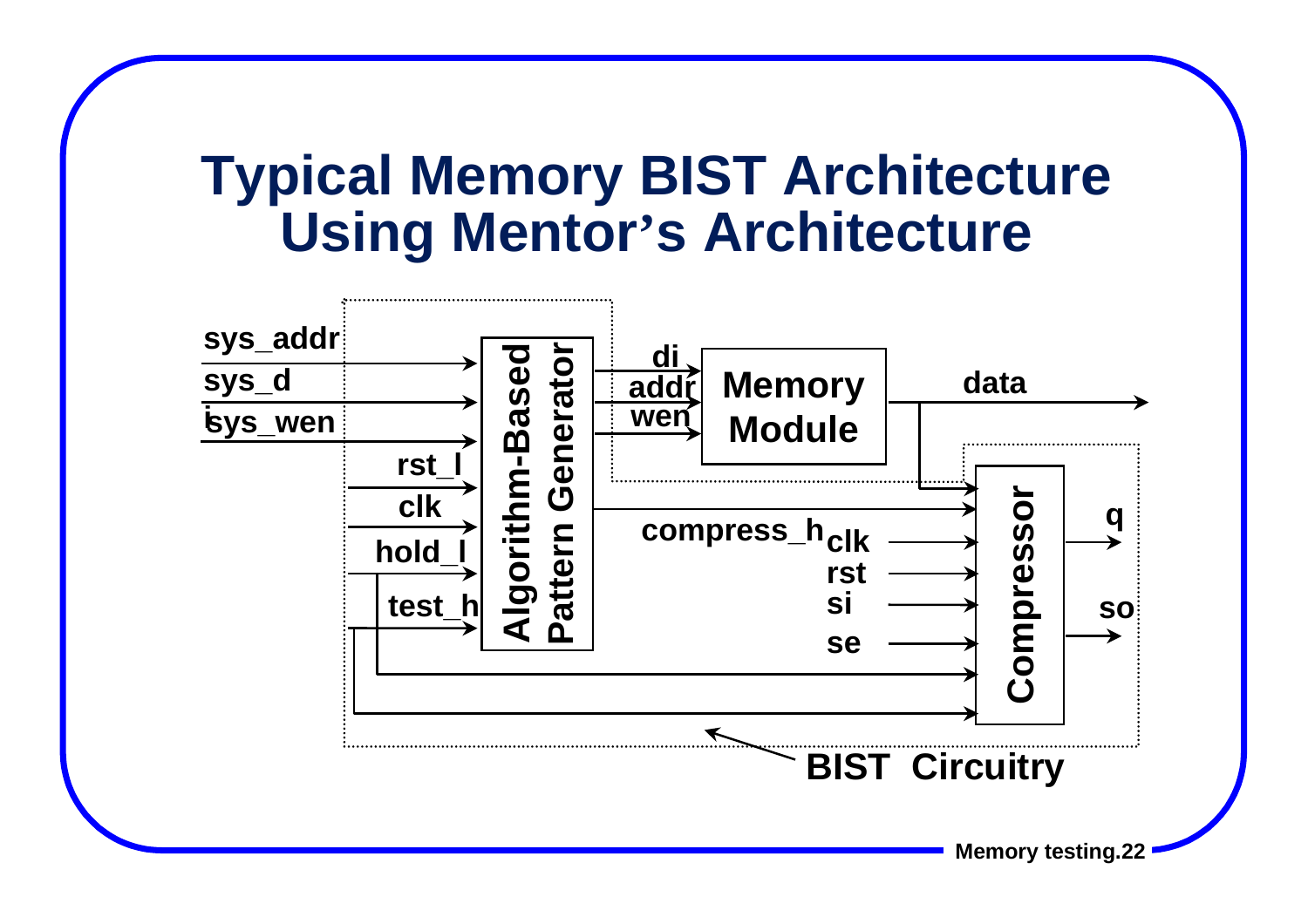### **Multiple Memory BIST Architecture**

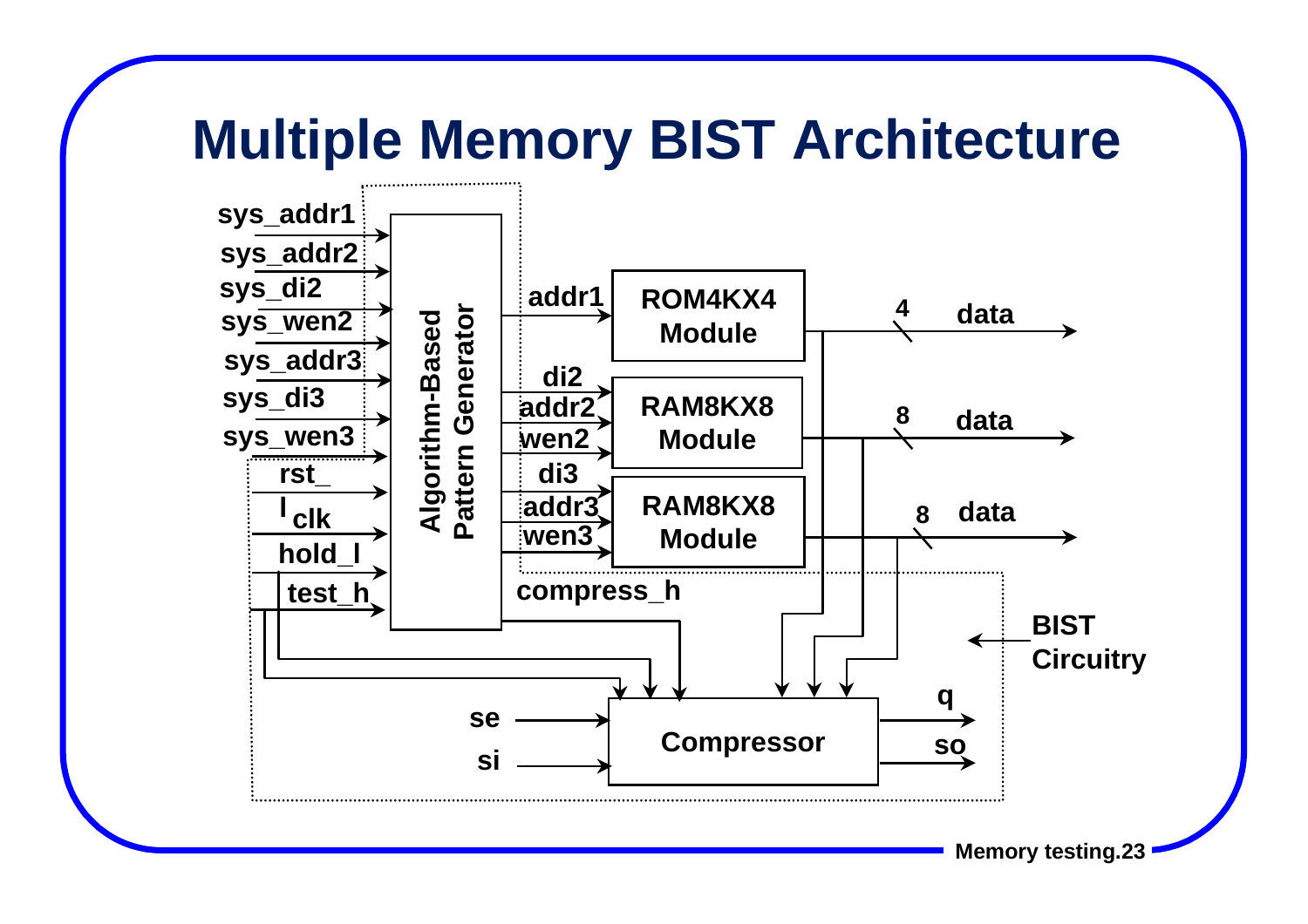### **Serial Testing of Embedded RAM**

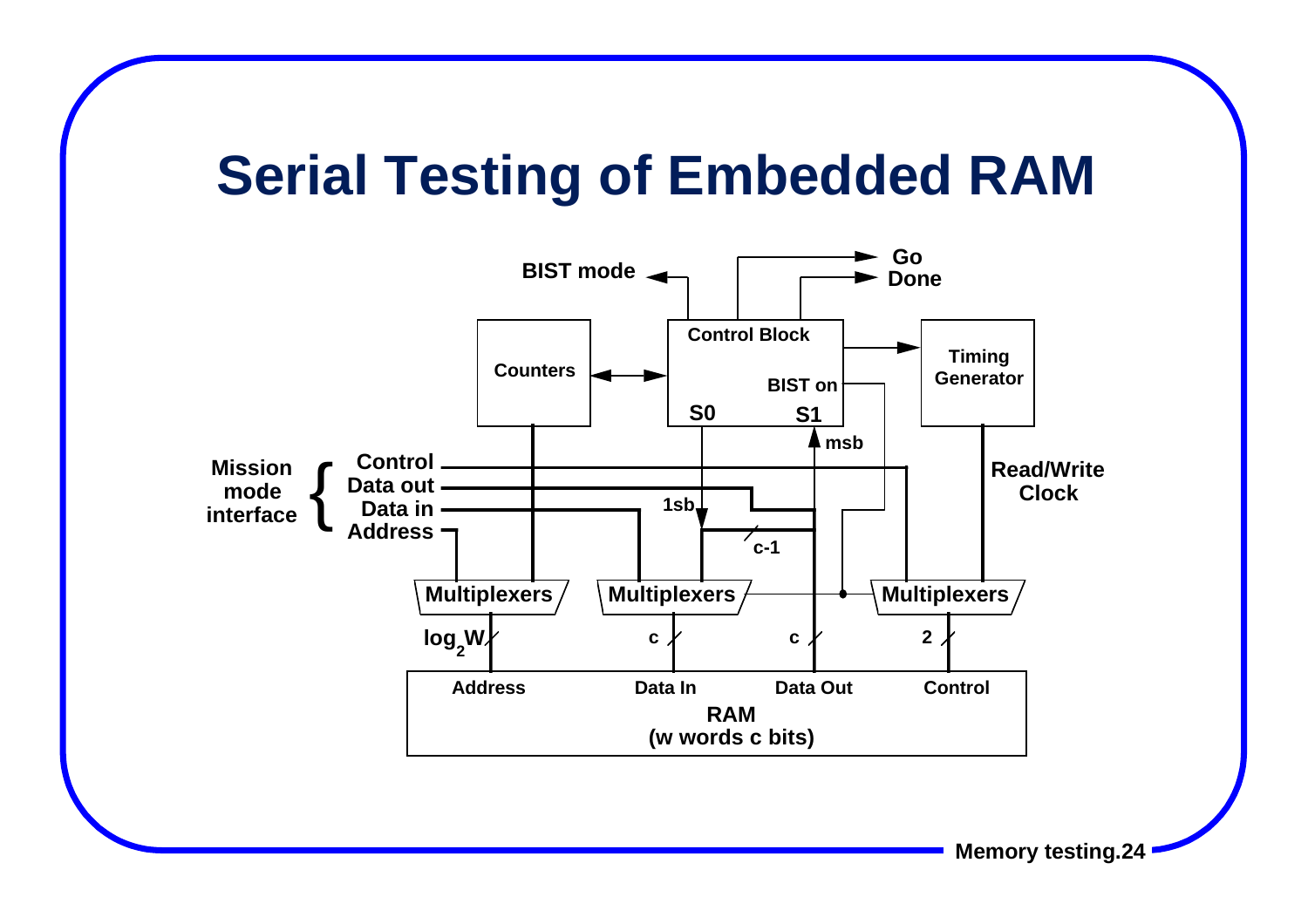### **Built-in Self-Repair**

- •**BIST can only identify faulty chip.**
- • **Laser cut may be infeasible in some cases, e.g., field testing.**
- • **Two types:**
	- **Use fault-array comparator**
		- **Example Propell**
		- **Repair by column (or row)**
	- **Use switch array**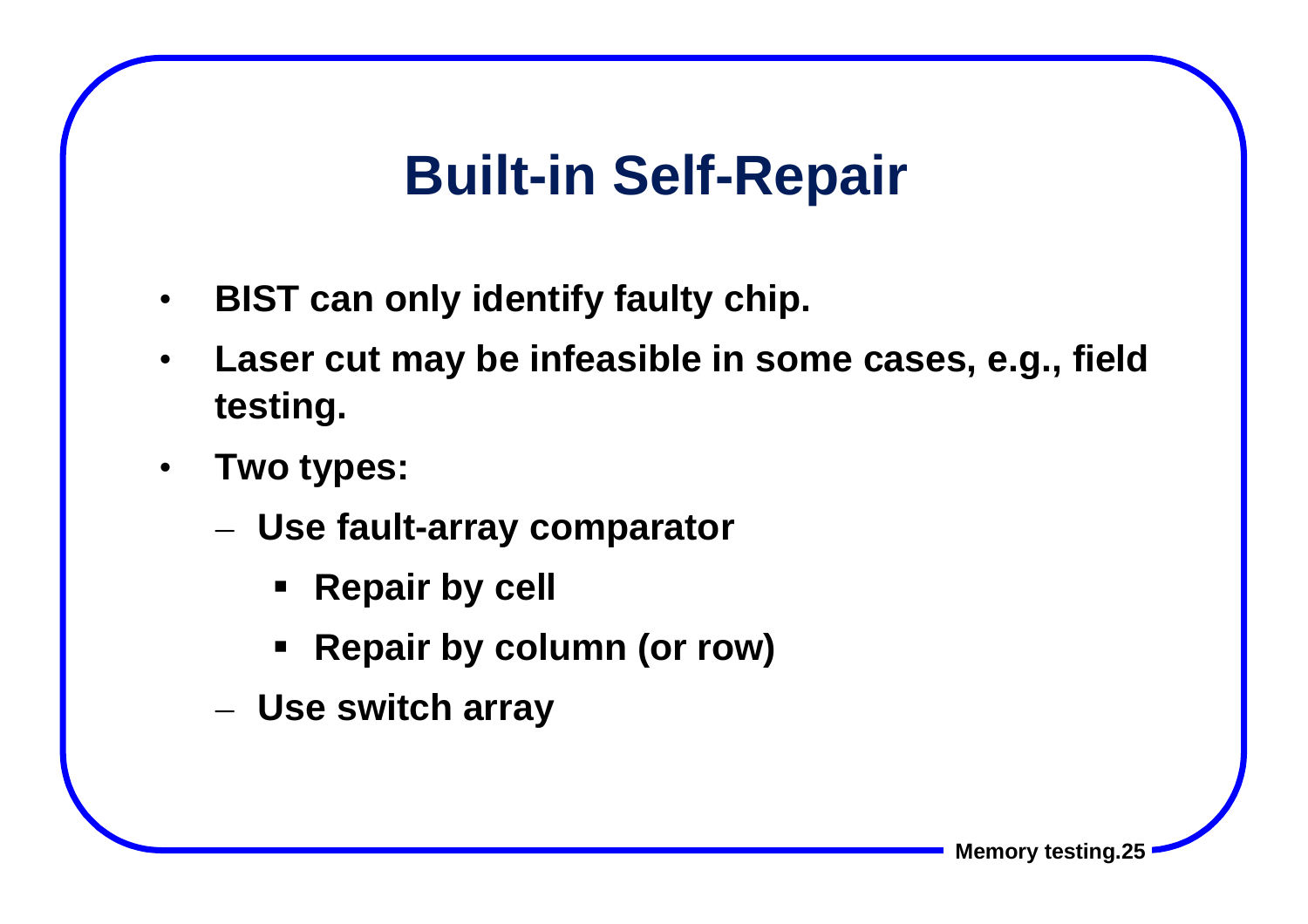# **BISR Using Switch Array**